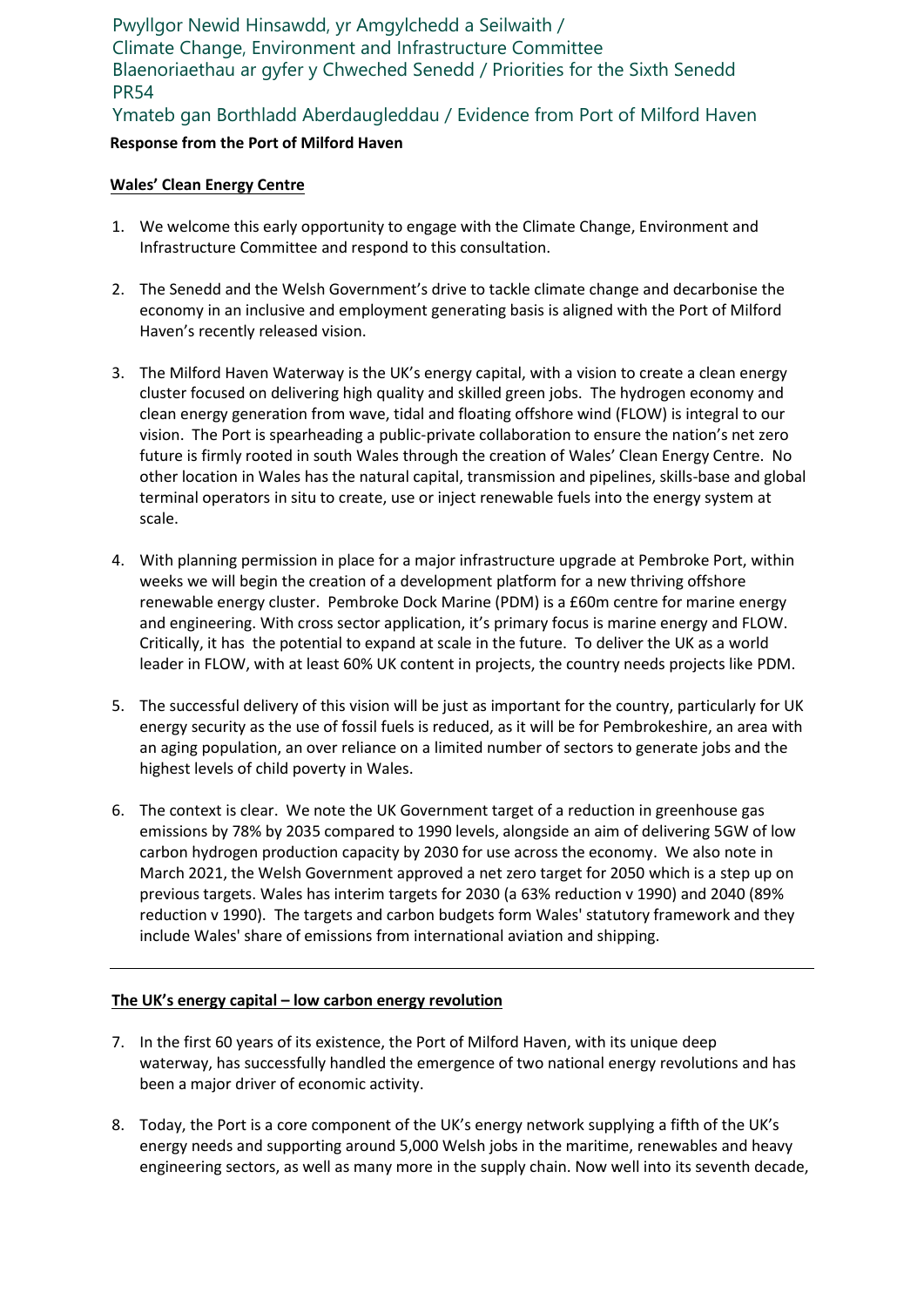this 'energy capital' is gearing up for a third revolution – low carbon energy – through a dedicated clean energy cluster.

- 9. Ports are no longer simply industrialised zones but place-making pillars as evidenced by the Port's investment in Milford Waterfront and the growing opportunity in this sector. Milford Waterfront has become a vibrant hospitality and tourism destination offering 300 marina berths, a new 100-bedroom hotel (Ty Hotel by The Celtic Collection Group) opening in April 2022 and several high-quality restaurants, bars and retail outlets.
- 10. The Milford Haven Waterway, with its unique deep-water channel, is at the heart of one of the largest industrial clusters in Wales, where major added value takes place across the oil and gas, marine engineering and fishing sectors, and equipment, skills and people are utilised collectively.
- 11. Over the coming quarter of a century, our vision for the Milford Haven Waterway is that: it will play a vital national role in driving new green energy through growth in hydrogen, floating offshore wind (FLOW) and marine energy generation, while supporting national energy resilience through existing energy vectors.
- 12. Whether supporting new green jobs or further developing a hospitality and tourist destination, our vision offers significant regeneration benefits levelling up this coastal region through the creation of fresh high-quality employment and careers for future generations.

#### **What do you think the Committee's strategic priorities should be over the next six months?**

- 13. Trading patterns are rebalancing following Brexit and the Covid-19 pandemic. Economic opportunities exist, but the competition for global capital is fierce for new investments within the UK and beyond. Welsh ports will remain critical to the Welsh economy, but a clear crosscutting economic strategy is required. For example, a decision needs to be made on freeports in Wales. If the policy is pursued, the output must be focused on areas where the economy stands to gain the most socio-economically and environmentally. The Haven's energy cluster, heavy engineering and port infrastructure can be repositioned to support a substantial renewable energy pipeline and the development of a nationally strategic hydrogen economy.
- 14. Green energy generation is a massive opportunity for the Welsh economy and its net zero ambitions. We must prioritise the development of infrastructure and supply chain collaborations now, otherwise growth and prosperity opportunity will be lost to other regions of the UK and abroad. The development of this new technology will present opportunities to invest in people and communities.
- 15. The change in Brexit rules has resulted in a significant reduction in trade through Wales and specifically here at the Port of Milford Haven through our Irish Sea operations through Pembroke Dock. Compared to the first six months of 2019, we have seen a reduction of circa 30% of trade, which is having a significant negative impact on the local community. It is vital that priority is given to facilitating a trading environment – such as well sited Border Control Post – which does not distort or add unnecessary burdens / road miles to the movement of freight across international borders.

## **What do you think the Committee's longer-term objectives and priorities should be for the term of the sixth Senedd?**